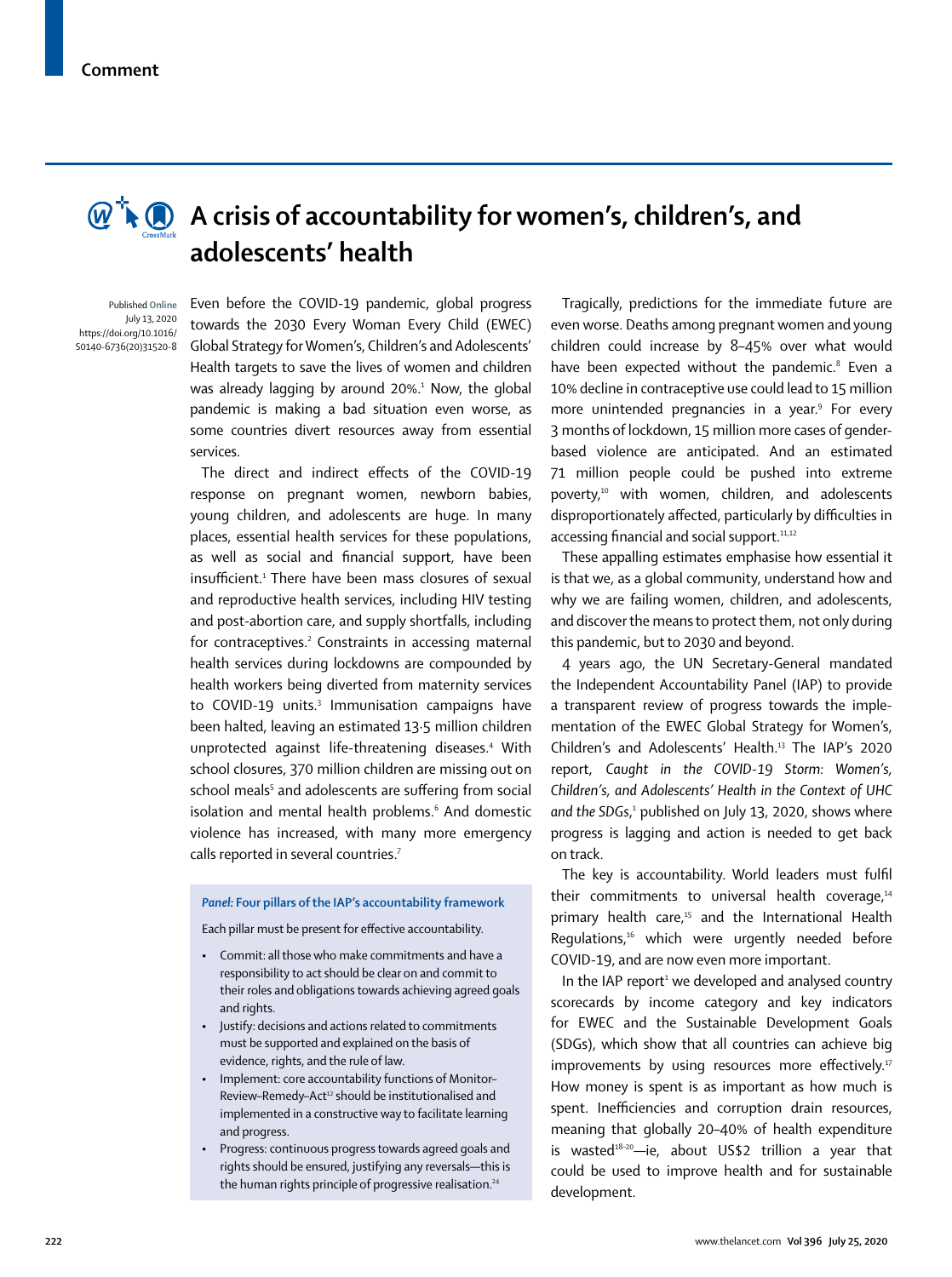Countries must collect comprehensive, meaningful data, and invest according to the evidence. Yet, too many countries do not gather even the most basic information $21$ —eg, one in four children younger than 5 years (166 million) are not registered with a civil authority.<sup>22</sup> As a result, governments cannot identify all people who need help.

There is a projected shortfall of 18 million health workers worldwide.<sup>23</sup> But investment is needed not only in health care, but also in education, water, sanitation, and clean energy, as multisectoral factors have an equally important role in improving the health of women, children, and adolescents. Gaping inequities between and within countries disproportionately affect them.<sup>11,12</sup>

To meet all these challenges, the IAP reiterates and renews the call for accountability to drive progress and realise rights of women, children, and adolescents. The IAP sets out an accountability framework with four pillars: commit, explain, implement, progress (panel). Each pillar must be present for effective accountability if only one of them is missing, the whole accountability structure falls.<sup>1</sup> On the basis of these four pillars, the IAP report gives three main recommendations as to how countries and other stakeholders can strengthen accountability and achieve goals.<sup>1</sup>

First, governments should invest in data systems to ensure births and deaths are registered, to monitor the quality and equity of service coverage, and for research that accounts for gender-specific and age-specific considerations. Private sector and academia should drive innovation and create demand for information, products, and services that respond to people's needs and experiences. Media and public interest organisations should support evidence gathering, and translate it into easily understood information to encourage public debate and action.

Second, accountability must be institutionalised, with a formal relation between monitoring, review, and recommendations and the remedy and action that follow. Voluntary arrangements are not good enough. All features must be fully operational and integrated in institutions and societies. Only then will countries learn from their experiences during major challenges such as COVID-19, change course, and ensure funds are invested for greatest impact.

Finally, accountability must be democratised so that the voices of people and communities are heard and acted on. We have seen how important public engagement is during the COVID-19 pandemic, when sustained criticism and protests about health workers without personal protective equipment, children missing out on school meals, and racial discrimination have forced decision makers to take action. In the country case studies that informed the IAP report, participants challenged the effectiveness of governments: "We tend to re-engineer policies instead of implementing the ones we already have", said one participant in Kenya. Others called for more meaningful dialogues and regular communication on progress for health and rights. An overarching conclusion from many was that "voice does not equate to accountability if there is no one to listen, act, and respond". Countries must learn from criticisms, while parliaments must hold governments to account for acknowledging and meeting people's needs. The media, civil society organisations, and social networks also have a role to play in conveying people's experience.

The IAP's recommendations offer a template for all SDGs, and particularly for those that have the most impact on women, children, adolescents, and others being left behind. Unless the world acts, the accountability crisis will persist. Accountability is a musthave, not a nice-to-have, and must be permanently embedded so that every leader and every government is obliged to do what they say they will, with citizens able to participate fully and voice their experiences.

It is always the most vulnerable who get forgotten and left behind. But if the global community genuinely achieves a strong culture of accountability, we will be so much better placed to achieve the SDGs and finally realise the rights of every woman, child, and adolescent.

JP and EM are IAP Co-Chairs; NKA, JRC, CK BK, GP, GS, and AEY are IAP members; and SK is Director a.i of the IAP Secretariat. The IAP's work is funded by the Partnership for Maternal, Newborn & Child Health. We declare no other competing interests. The members of the study group, IAP 2020 report are listed in the appendix. The IAP gratefully acknowledges all those who contributed to the IAP 2020 report by providing data sources, reviewing drafts, participating in the country case studies, editing, design, and in many other ways as detailed in the IAP report.

See **Online** for appendix

*Joy Phumaphi, \*Elizabeth Mason, Nicholas Kojo Alipui, Jovana Ríos Cisnero, Carol Kidu, Brenda Killen, Giorgi Pkhakadze, Gita Sen, Alicia Ely Yamin, Shyama Kuruvilla*

## **elizabeth.mason@iapewec.org**

African Leaders Malaria Alliance, Dar Es Salaam, Tanzania (JP); Department of Infectious Disease Epidemiology, London School of Hygiene & Tropical Medicine, London WC1E 7HT, UK (EM); Yale University, MacMillan Center for International